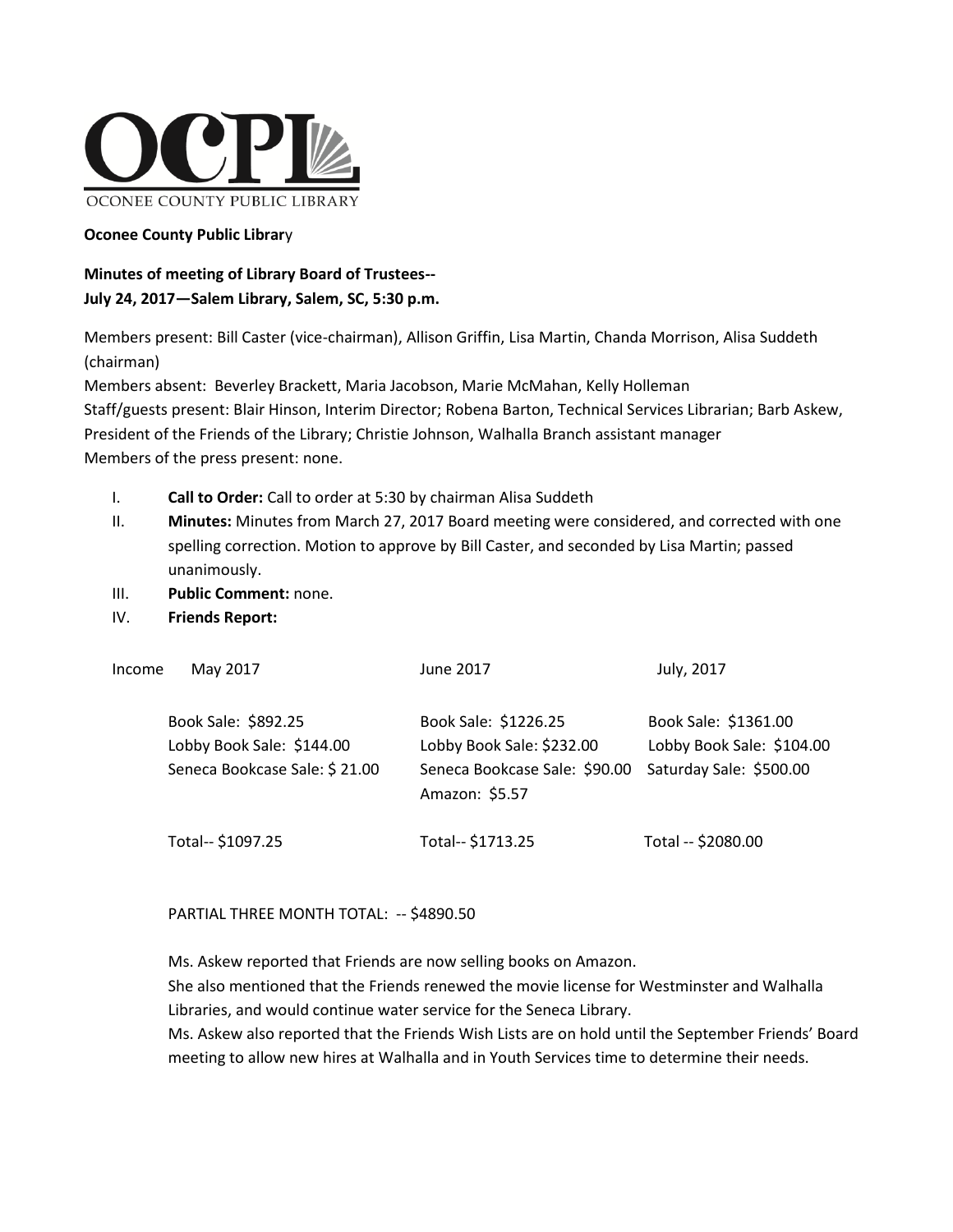- V. **Committee Reports:**
	- a. **Finance Committee:** nothing to report
	- b. **Policy and Personnel Committee:** nothing to report- hiring of Library Director to be discussed in executive session.
	- c. **Building and Grounds Committee:** Mr. Caster mentioned Seneca Library sewage back-up and closure for a day and a half on July 18/19.
	- d. **Community Relations Committee:** nothing to report
	- e. **Capital Projects Committee:** nothing to report
- VI. **Chairman's Report:** Nothing to report. Consideration of the final vote for the director's position to be held in executive session.
- VII. **Director's Report:** Interim director reported Summer Reading numbers are very good. Reorganization of summer program with point system has been very popular. Parking lot at Walhalla: Davis and Floyd will do a topographical survey, a grading and drainage plan, submit a zoning application to the City of Walhalla, and submit an application to the South Carolina Department of Transportation for an encroachment onto Westview Avenue. Survey total should be around \$6,500 at maximum, the previous estimate was for \$8,000. If approved by the Board by August 7, all engineering work could be completed by mid-September. Library will have to cover the cost of materials; all work may be done by County Roads and Bridges. Interim director and Technical Services Librarian met with Sheila Ford and Jim Keogh from Vocational on Wednesday, July  $18^{th}$ . The meeting discussed establishing client addiction counseling program meetings at the library. There would need to be a joint program to provide regular meeting space in exception to regular meeting room policy of no prior reservations. Discussion ensued. The Board would like the interim director to proceed while staying within existing policy for the scheduling of the meeting rooms. County Grants Administrator received a grant from Ten at the Top for three electric vehicle charging stations, which are to be spread throughout the county. County will place one station at the Walhalla Library. The South Carolina State Library is changing databases they are covering. Agency Head Leesa Aiken was at APLA meeting on July 21st to speak about the changes. Learning Express will continue to be covered by the State, paid for with funds from the K-12 Education Committee. Self-E will continue temporarily while company looks for alternatives. Consortium is being negotiated with libraries across the state to cover Mango. Current discount is not much better than individual rate, which the library paid for by itself previously.

## VIII. **OLD BUSINESS**:

- **A.** All of \$150,000 the County allocated for building upgrades and deferred maintenance has been spent. Staff areas in Seneca and all of Westminster Library are still waiting on ceiling tiles. Tiles have been purchased but not installed.
- **B.** Solid-core doors have been installed in Walhalla to improve security for staff areas. Hollow doors and meeting room doors in Seneca and Westminster still need to be replaced.
- **C.** Wi-Fi at Long Creek and Mountain Rest still not working. Mike Powell let Mr. Hinson know the library was no longer covering maintenance on the sonic wall equipment. Mr. Powell is continuing to work on a solution and will hopefully have all locations covered by the start of the school year.